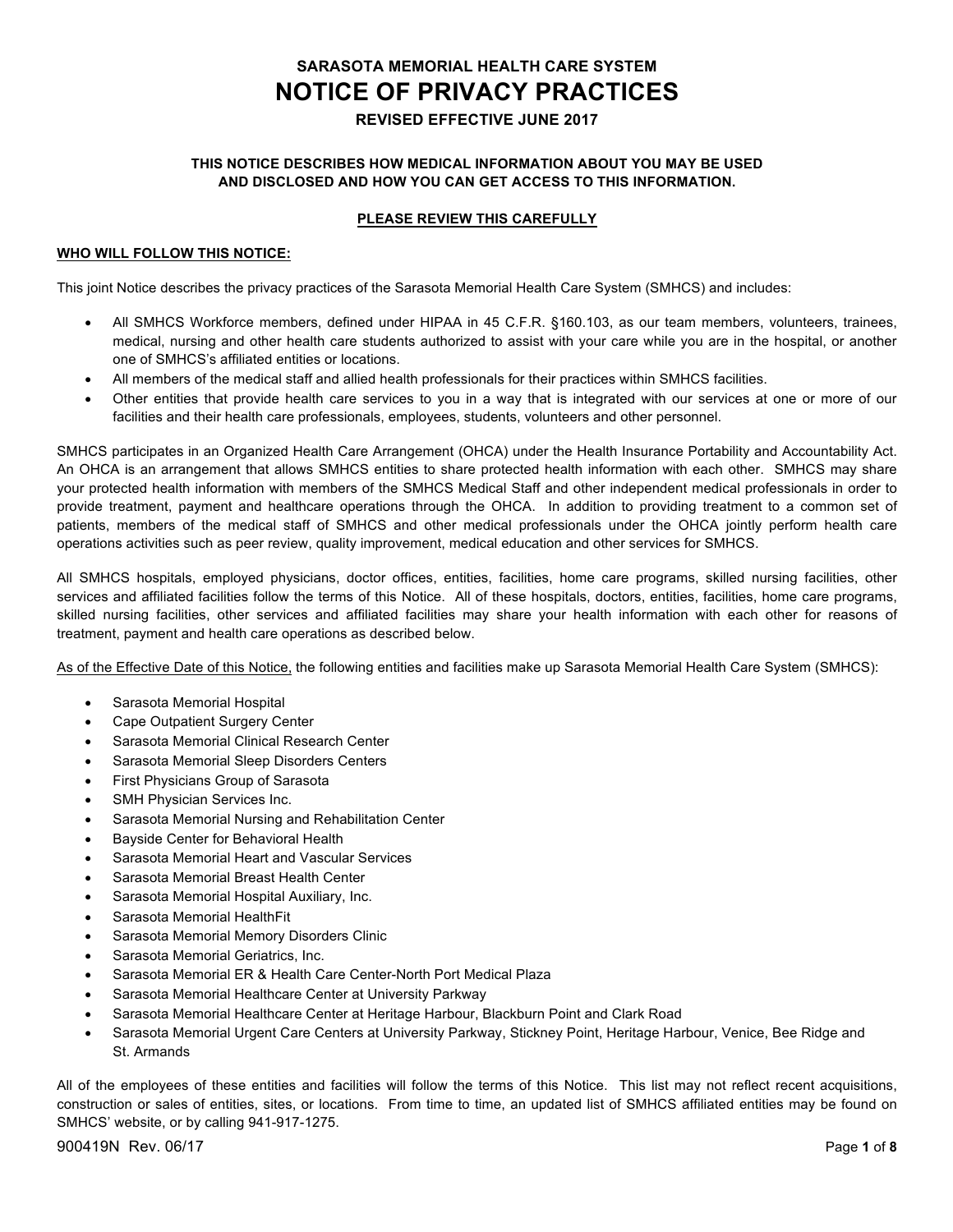## **UNDERSTANDING YOUR MEDICAL INFORMATION**

Medical information is information about your past, present or future healthcare that may identify you (such as your name, address, social security number), as well as your symptoms, examinations, test results, diagnoses, treatment, and plans for future care. This medical and billing information is protected by law and is frequently referred to as "Protected Health Information," or PHI.

## **OUR PLEDGE REGARDING MEDICAL INFORMATION**

We understand that your medical information is personal. We are required by law to:

- Make sure your medical information is private;
- Give you this Notice of our legal duties;
- Follow the terms of this Notice;
- Provide you with notice if the privacy or security of your PHI is breached.

This Notice of Privacy Practices will tell you about the ways in which we may use and disclose your medical information. It also describes your rights, as well as certain responsibilities that we have, regarding your medical information. We understand that information about you and your health is very personal. Therefore, we strive to protect your privacy as required by law. We will only use and disclose your PHI as allowed by law.

We are committed to excellence in the provision of state-of-the-art health care services through the practice of patient care, education, and research. Therefore, as described below, your health information will be used to provide you care and may be used to educate health care professionals and for research purposes. We train our staff and workforce to be sensitive about privacy and to respect the confidentiality of your PHI.

## **HOW WE MAY USE AND DISCLOSE MEDICAL INFORMATION ABOUT YOU**

The following categories describe different ways that we may use and disclose your medical information without your written authorization. All of the ways we are permitted to use and disclose information will fall within one of these categories:

- Ø **For Treatment:** We may use or disclose your medical information to provide, coordinate or manage your healthcare treatment and related services. This information may be shared with doctors, nurses, advanced practice providers, technicians, health care students, or others who are involved in your care. For example, a doctor treating you for a broken leg may need to know if you have diabetes because diabetes may slow the healing process. In addition we may share medical information about you in order to coordinate the different things you may need, such as prescriptions, lab work, and x-rays. It may also be necessary to disclose medical information about you to people outside Sarasota Memorial Health Care System who are involved in your medical care after you leave our care. For example, we may disclose your medical information to a home health agency or to a physician to whom you have been referred. This is to ensure that the agency or physician has the necessary information to diagnose or treat you.
- Ø **For Payment:** We may use and disclose medical information about you so that the treatment services you receive may be billed to, and payment may be collected from you, an insurance company, or a third party. Before you receive scheduled services, we may share information about these services with your health plan(s) to obtain prior approval or to determine whether your insurance will cover the treatment. For example, we may need to give your insurance company information about your surgery so they will pay us or reimburse you for the surgery. Also, we may tell your insurance company about a treatment or service you are going to receive in order to determine whether your plan will cover the treatment or service.
- Ø **For Healthcare Operations:** We may use or disclose medical information about you as needed for our business activities and health care operations. These uses and disclosures allow us to improve the quality of care we provide and reduce healthcare costs. Examples of these activities include, but are not limited to:
	- o Reviewing and improving the quality, efficiency and cost of care that we provide to you and other patients.
	- $\circ$  Evaluating the skills, qualifications, and performance of healthcare providers taking care of you.
	- o Providing training programs for students, trainees, healthcare providers or non-healthcare professionals (for example, billing clerks) to help them practice or improve their skills.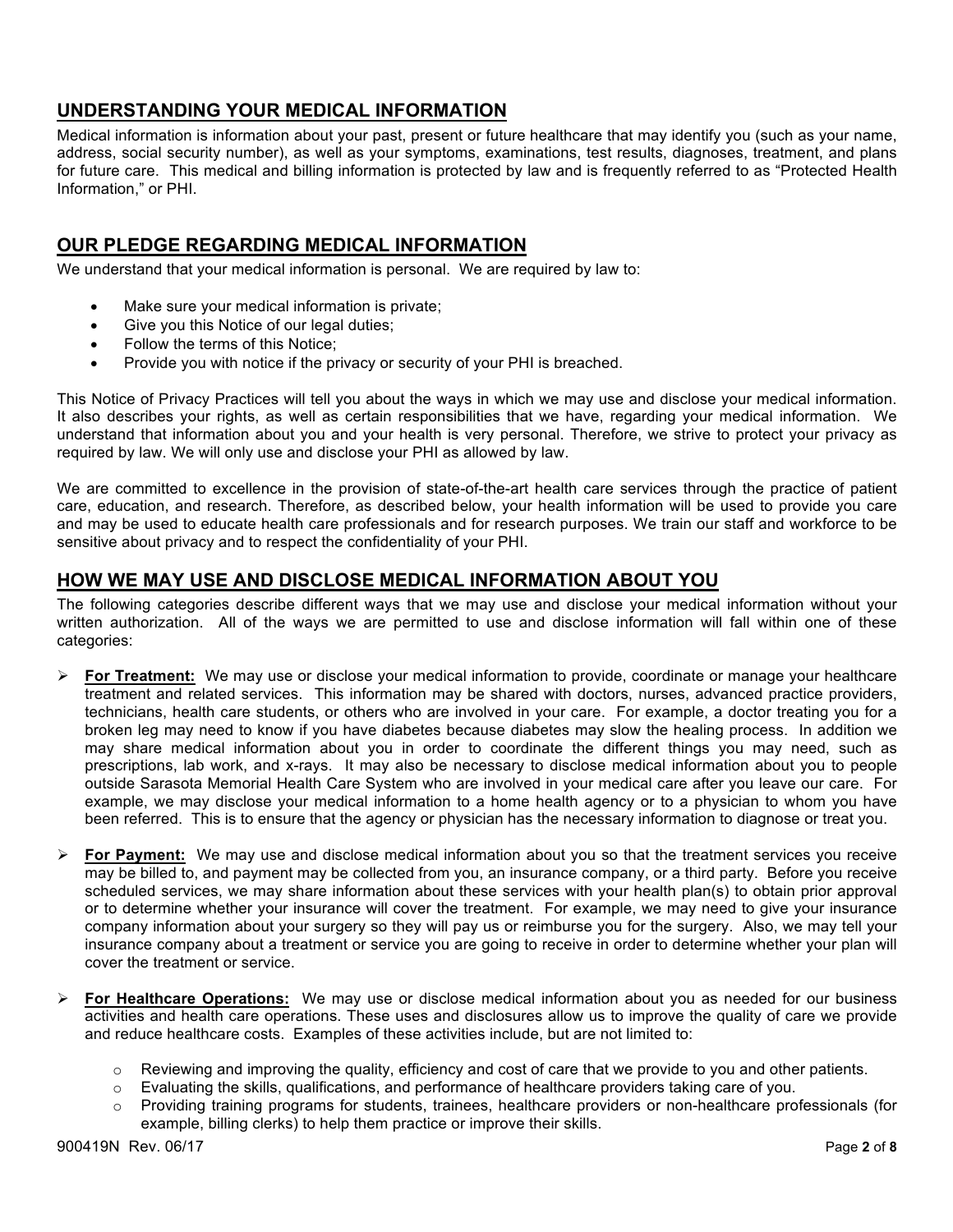- $\circ$  Cooperating with outside organizations that assess the quality of care we provide. These organizations might include government agencies or accrediting bodies like the Joint Commission and the DNV GL Healthcare.
- $\circ$  Cooperating with outside organizations that evaluate, certify or license healthcare providers, staff or facilities in a particular field or specialty. For example, we may use or disclose health information so that one of our nurses may become certified in a specific field of nursing.
- $\circ$  Sharing information with Sarasota Memorial Public Safety to maintain safety at our facilities.
- Assisting various people who review our activities. Health information may be seen by doctors reviewing services provided to you, and by accountants, lawyers and others who assist us in complying with applicable laws.
- $\circ$  Conducting business management and general administrative activities related to our organizations and services we provide.
- o Resolving grievances within our organizations.
- o Complying with this Notice and with applicable laws.
- o Review the quality of our treatment and services, or to send you a patient satisfaction survey**.**

The sharing of your PHI for treatment, payment, and health care operations may happen electronically. Electronic communications enable fast, secure access to your information for those participating in and coordinating your care to improve the overall quality of your health and prevent delays in treatment.

- Ø **Health Information Exchanges**: We participate in initiatives to facilitate this electronic sharing, including, but not limited to, Health Information Exchanges (HIEs) which involve coordinated information sharing among HIE members for purposes of treatment, payment, and health care operations. Patients may opt-out of some of these electronic sharing initiatives, such as HIEs. Sarasota Memorial Health Care System will use reasonable efforts to limit the sharing of PHI in such electronic sharing initiatives for patients who have opted-out. If you wish to opt-out, please contact us by following the instructions on our website or by calling (941) 917-6622.
- Ø **Business Associates:** We may share your medical information with third party "business associates" who perform various services for our health care system. For example, we may send your medical information to a company that assists us in billing, to a transcription service that assists us in maintaining your medical record, or to a copy service that assists us in copying your medical record. The law requires our business associates to appropriately safeguard your medical information.
- Ø **Appointment Reminders:** We may contact you by phone or leave a message to remind you of an appointment, or request you call the office or hospital.
- Ø **Treatment Alternatives:** We may use and disclose your medical information to tell you about or recommend treatment options or alternatives, as long as we are not using your information for marketing purposes, as defined under the law.
- Ø **Health-Related Benefits and Services:** We may use your medical information to contact you and offer other healthrelated services or medical education that may be of interest to you, as long as we are not marketing to you. For example, we may send you a newsletter by using your name and U.S. mail address.
- Ø **Personal Health Records System (PHR):** We may use your medical information and health history provided by you for purposes of providing this service to you, as well as communicating with you through the use of a PHR.
- Ø **Individuals Involved in Your Care:** We may disclose your medical information to a family member or other person you allow to be present and involved in your care, such as a friend, relative or spouse. We will only disclose medical information relevant to that person's involvement in your care or payment for your care. In an emergency situation we may use and disclose your medical information to locate and notify a family member, a personal representative, or another person responsible for your location and general condition. We may also disclose limited PHI to a public or private entity that is authorized to assist in disaster relief efforts to locate a family member or other persons who may be involved in some aspect of caring for you. If you are unable to agree or object to this disclosure, we may disclose such information as we deem is in your best interest based on our professional judgment.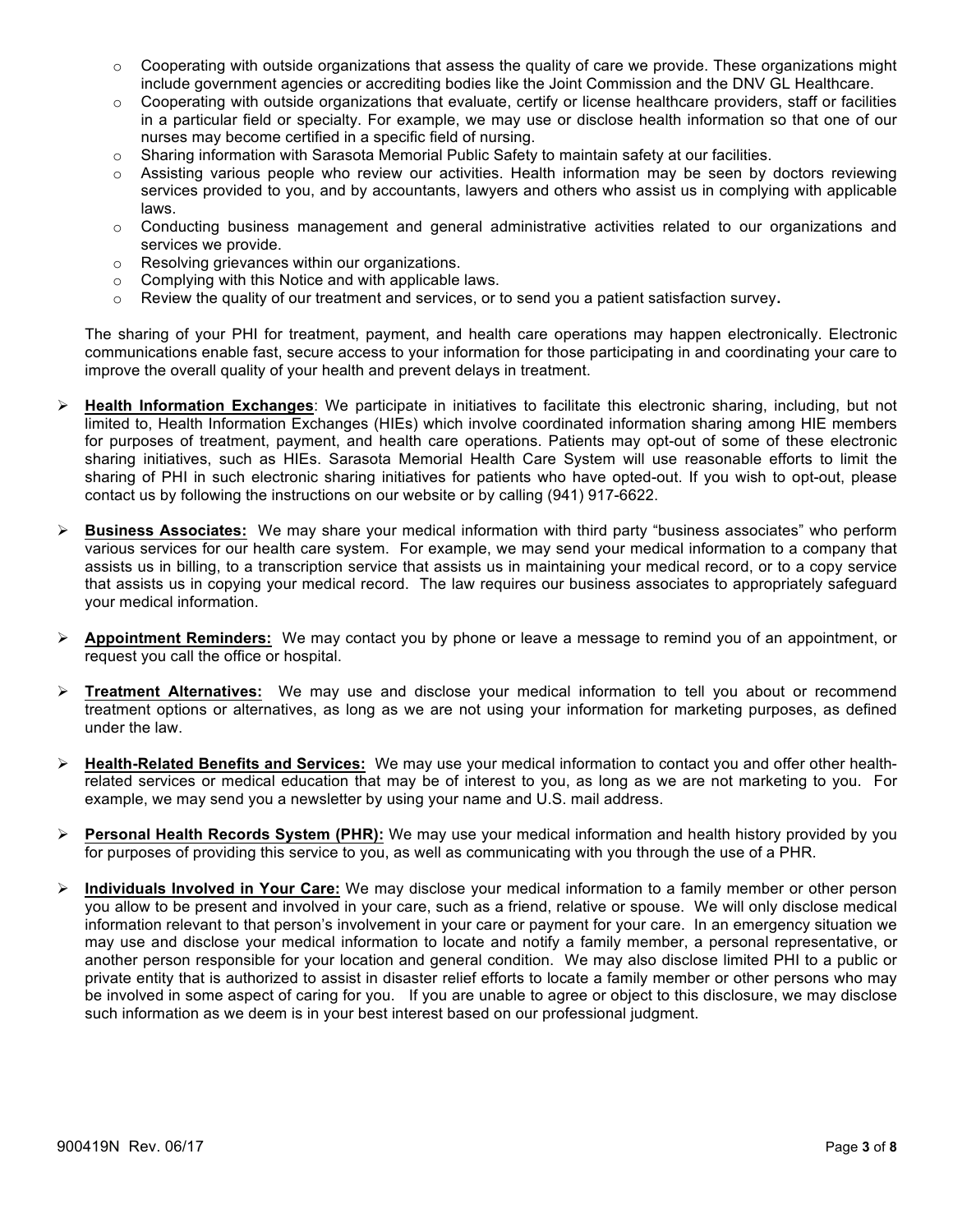Ø **Facility Directory:** If applicable, we may include limited information about you in the facility directory while you are a patient at the hospital or one of our related health care companies. For example, this information may include your name, location in the hospital, your general condition (e.g., fair, stable, etc.), and your religious affiliation. The directory information, except for your religious affiliation, may be released to people who ask for you by name. However, directory information, including your religious affiliation, may be released to a member of the clergy even if they don't ask for you by name.

You have the right to object to being listed in the directory. If you are unable to agree or object, we may include the information we deem is in your best interest based on our professional judgment. In addition, we may also disclose information about you during a disaster relief effort so that your family can be notified. If you do not want your information listed in the hospital directory, please notify Registration when you arrive or call the facility's Patient Registration Office.

- Ø **Research**: We may use and disclose your PHI, including PHI generated for use in a research study, as permitted by law for research, subject to your explicit authorization and/or oversight by the Sarasota Memorial Hospital Institutional Review Board (IRB), committees charged with protecting the privacy rights, and safety of human subject research, or a similar committee. For example, a research project may involve comparing the health and recovery of all patients with the same condition who received one medication to those who received another. Also, clinicians may request our clinical research staff to review your medical information to see if you would be eligible for a study. All research projects, however, are subject to a special approval process. In all cases where your specific authorization has not been obtained, your privacy will be protected by confidentiality requirements evaluated by such a committee. For example, the IRB may approve the use of your health information with only limited identifying information to conduct outcomes research to see if a particular procedure is effective.
- Ø **Fundraising Activities**: We may use your health information to contact you or your legal representative in an effort to raise money for Sarasota Memorial Health Care System and its operations. We would only use contact information, such as your name, address and phone number, department of service, treating physician, outcome information, health insurance status and dates you received treatment or services. We may send you information about the Sarasota Memorial Healthcare Foundation, an organization that raises funds in support of Sarasota Memorial Health Care System. Sarasota Memorial Healthcare Foundation may solicit fundraising donations from you; however, should you decide to opt out of receiving future information you will be given the opportunity to do so. If you would like to opt out at the time of your visit or if you have previously signed a consent authorizing the provision of information to the Sarasota Memorial Healthcare Foundation for fundraising purposes, please let the registrar know that you would like to opt out now from any future provision of information. You may also call the Foundation at 941- 917-1286, email them through the Contact Us screen at www.smhf.org, or write to them at SMHF, 1515 South Osprey Avenue, Suite B-4, Sarasota, Florida, 34239 and ask them to remove you from their mailing list.
- Ø **As Required By Law:** We will disclose your medical information under special situations as required by federal, state, or local law or other judicial or administrative proceedings.
- Ø **Military and National Security:** We may disclose your medical information to authorized Federal officials for conducting national security and intelligence activities, including the provision of protective services to the President. We may also be required to disclose medical information of members of the Armed Forces:
	- o For activities deemed necessary by appropriate military command authorities, or
	- $\circ$  To foreign military authorities if you are a member of that foreign military service.
- Ø **Workers' Compensation:** We may disclose your medical information to workers' compensation and other programs providing benefits for work-related injuries or illnesses.
- Ø **Organ and Tissue Donation:** We may release medical information to organizations that handle organ procurement, organ, eye or tissue transplantation, or to an organ donation bank as necessary to facilitate organ or tissue donation and transplantation.
- Ø **To Avert a Serious Threat to Health or Safety:** We may use or disclose medical information about you for public health activities. For example, we may use and disclose medical information about you to agencies when necessary to prevent a serious threat to your health and safety or the health and safety of others. Any disclosure, however, would only be to someone able to help prevent or reduce the threat.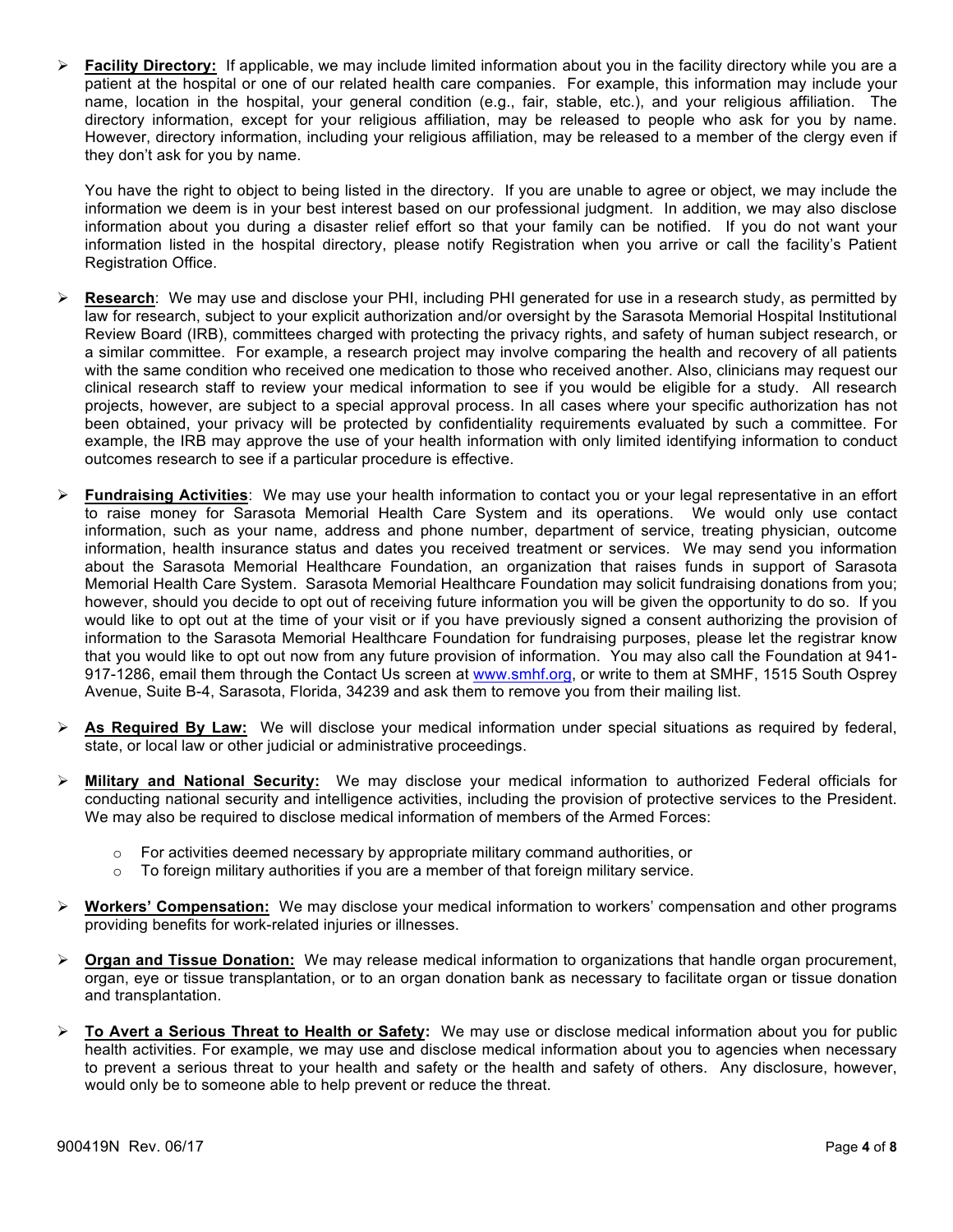- Ø **Public Health Risks:** We may disclose your health information to appropriate government authorities for public health activities. These activities generally include the following:
	- o To prevent or control disease, injury, or disability;
	- o To report births and deaths;
	- o To report child abuse or neglect;
	- o To report reactions to medications or problems with products;
	- o To entities regulated by the Food and Drug Administration, if necessary, to report adverse events, product defects, or to participate in product recalls;
	- o To notify people of recalls of products they may be using;
	- $\circ$  To certain registries (such as the Cancer Registry) as required by law if your condition meets applicable definitions;
	- $\circ$  To notify a person who may have been exposed to a disease or may be at risk for contracting or spreading a disease or condition;
	- $\circ$  To notify the appropriate government authority if we believe a patient has been the victim of abuse, neglect, or domestic violence. We will only make this disclosure when required or authorized by law.
- Ø **Health Oversight Activities:** We may disclose medical information to a government health oversight agency for activities authorized by law such as audits, investigations, inspections, and licensure. Government oversight agencies include government benefit programs, government regulatory programs and civil rights laws, etc.
- Ø **Legal Proceedings:** If you are involved in a lawsuit or a dispute, we may disclose your medical information in response to a court or administrative order. We may also disclose your medical information in response to a subpoena, discovery request, or other lawful process, but only if efforts have been made to tell you about the request or to obtain an order protecting the information requested.
- Ø **Law Enforcement:** We may disclose your medical information if required to do so by a law enforcement official for law enforcement purposes:
	- $\circ$  In response to a court order, subpoena, warrant, summons, or similar process;
	- o To identify or locate a suspect, fugitive, material witness, or missing person;
	- $\circ$  Pertaining to a victim of a crime if, under certain limited circumstances, we are unable to obtain the person's agreement;
	- o About a death we believe may be the result of criminal conduct;
	- $\circ$  About criminal conduct at the hospital or any of our health care companies; and
	- $\circ$  In emergency circumstances to report a crime; the location of the crime or victims; or the identity, description, or location of the person who committed the crime.
- Ø **Coroners, Medical Examiners, and Funeral Directors:** We may release your medical information to a coroner or medical examiner. This may be necessary, for example, to identify a deceased person or determine the cause of death. We may also disclose your medical information to a funeral director, as authorized by law, in order for the director to carry out assigned duties.
- Ø **Inmates:** We may release your medical information to the correctional institution or law enforcement official holding you in custody. This release would be necessary:
	- For the institution to provide you with health care;
	- To protect your health and safety or the health and safety of others; or
	- For the safety and security of the correctional institution.

### **YOUR RIGHTS REGARDING YOUR PROTECTED HEALTH INFORMATION**

You have the following rights regarding medical information we maintain about you:

Ø **The Right to Access and Copy:** You have the right to access and obtain a copy of your medical information that may be used to make decisions about your care. This includes medical and billing records, health plan enrollment, payments, adjudicated claims, and case or medical management record systems, but may not include psychotherapy notes or other information that is subject to laws that prohibit access.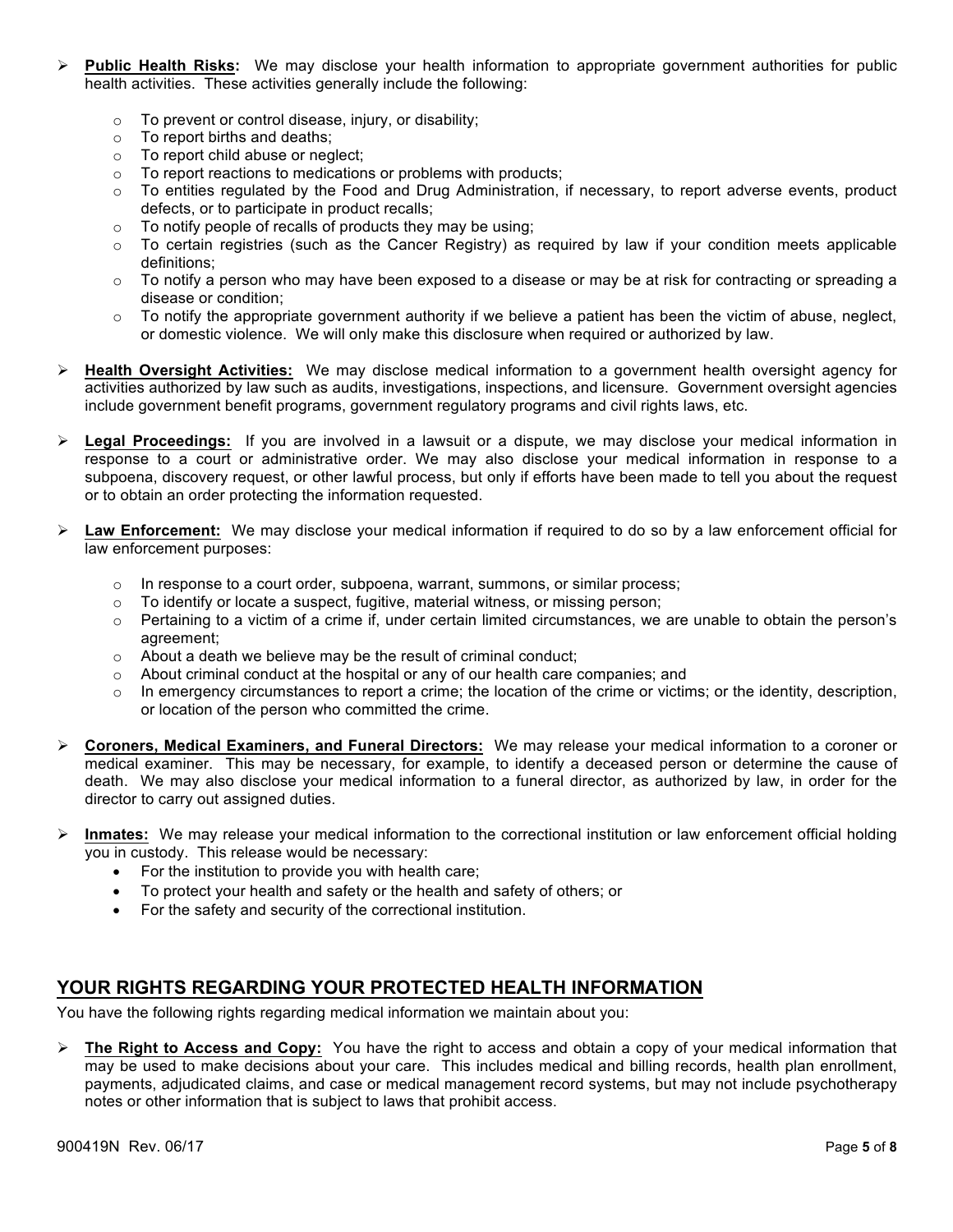If we maintain your records electronically, and you request to access your information electronically, we will provide you with access to your information in the form and format you request, if possible. If it is not possible, we will provide you with the information in a readable electronic form and format to which you agree.

We may deny your request to access and copy in certain limited circumstances. Written notice of denial will be provided; this may include electronic communication if appropriate. If you are denied access to your medical information you may request that the denial be reviewed, subject to the laws regarding whether a denial is reviewable. Another licensed health care professional chosen by the hospital or one of our related health care companies will review your request and the denial. This health care professional will not be the person who denied your initial request, and we will comply with the outcome of that review.

To access and request a copy of your medical information, please contact the appropriate Privacy Officer or the hospital's Health Information Management Department by calling the telephone number listed on the last page of this Notice. A fee may be charged for making copies. We will respond to your request within 30 days, or will let you know within 30 days that we need additional time to respond to the request (if the information you request is not maintained or accessible on-site.)

**Note: The right to access belongs primarily to the individual who is the subject of the PHI, but a person who is**  legally authorized to act on behalf of the individual regarding health care matters is granted the same right of **access. An individual's legal authority to act on behalf of an individual with regard to health care matters is determined by state law. Any person, who requests PHI, as well as the person's authority to have access to the information, will be verified in accordance with SMHCS policies and procedures.** 

You may also ask us, in a written request signed by you, to send a copy of your PHI to another person who you designate.

Ø **The Right to Amend:** If you think that the medical information we have about you is incorrect or incomplete, you may ask us to amend, or correct the information. You have the right to request an amendment for as long as the information is kept by, or for, our hospital or one of our related health care companies. To request an amendment, please contact the appropriate Privacy Officer or the hospital's Health Information Management Department by calling the telephone number listed on the last page of this Notice. Reasonable efforts will be taken to communicate the amendment to others in the network within a reasonable time frame.

You will be required to provide a reason that supports your request. Please note that we may deny your request if you ask us to amend information that:

- Was not created by us, unless the author or entity that created the information is no longer available to make the amendment;
- Is not part of the medical information kept by or for our hospital or our related health care companies;
- Is not part of the information which you would be permitted to review and copy;
- We believe the information is accurate and complete.

If your request is denied, but you continue to dispute the accuracy of the information, you will be provided an opportunity to file a statement of disagreement. This statement of disagreement will be provided with any subsequent disclosure of disputed PHI. Please contact the appropriate Privacy Officer or the hospital's Health Information Management Department by calling the telephone number listed on the last page of this Notice.

Note: Changes to non-clinical information such as changes of address, insurance information, date of birth, etc. are not amendments and may be routinely processed.

Ø **The Right to Request Restriction**. You have the right to restrict or request a limit on the use and disclosure of your medical information for treatment, payment and health care operations as described previously in this notice. Additionally, you have the right to request restrictions on disclosure of information to individuals involved in your care.

Except as described below, we are not required to agree to your request. If we do agree, we will comply with your request unless the information is needed to provide you emergency treatment, or until the agreement is terminated by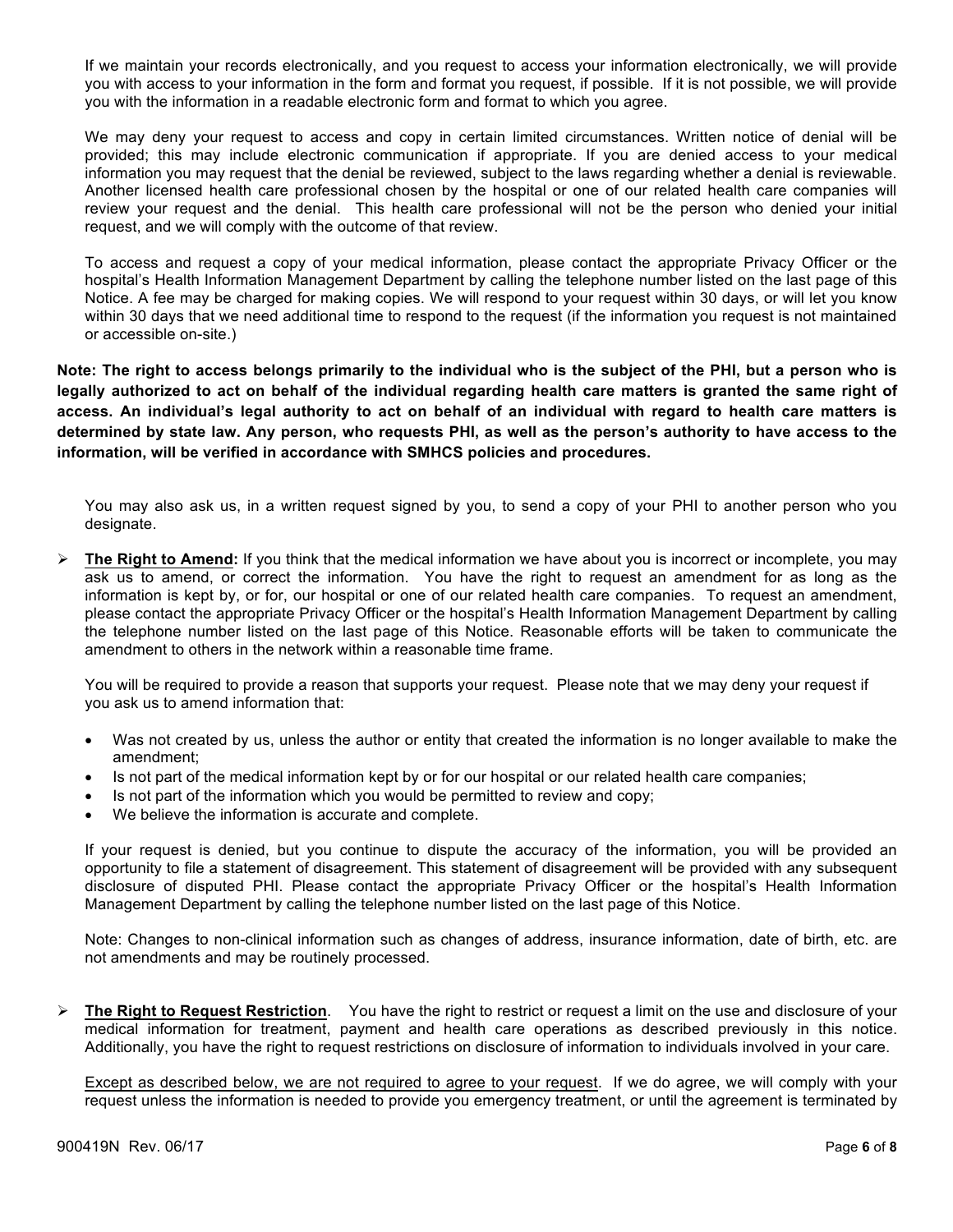either you or SMHCS. Termination of the agreement to restrict will not apply to information that SMHCS is required to restrict.

To request a restriction or limitation please contact the appropriate Privacy Officer, or the hospital's Health Information Management Department by calling one of the telephone numbers on the last page of this Notice. Your request must specify:

- The information you want to limit;
- Whether you want to limit our use, disclosure, or both; and
- To whom you want the limits to apply, for example to your spouse.

We are required to agree to your request to restrict disclosure of your PHI to a health plan or other third party payor if the disclosure is for the purpose of carrying out payment or health care operations and is not otherwise required by law; and, the information pertains solely to a health care service or item that you, or a third party other than the health plan or other third party payor, have paid for in full.

- Ø **The Right to Request Confidential Communications (Alternative Ways):** You have the right to request that we communicate with you about medical matters in a certain way, at a certain time, or at a certain location. For example, you may ask that we only contact you at work or by U.S. mail. To request confidential communications, you must make your request in writing to the appropriate Privacy Officer listed on the last page of this Notice or the hospital's Health Information Management Department. Your request must specify how or where you wish to be contacted.
- Ø **The Right to an Accounting of Disclosures.** We will notify you, as required by law, if we use or disclose your protected health information in an unauthorized way. Additionally, you have the right to request an "accounting of disclosures" of your medical information. This is a list of the disclosures of your medical information that we made to others.

The list does not include disclosures made:

- For treatment, payment, and health care operations;
- To you;
- Incidental disclosure;
- In accordance with an authorization;
- Through our hospital directory;
- For national security or intelligence purposes; and
- To correctional institutions or law enforcement officials.

To request an accounting of disclosures, you must submit your request in writing to the appropriate Privacy Officer listed on the last page of this notice or the hospital's Health Information Management Department. Your request must state:

- A time period for which you want the accounting.
- In what form you wish to receive the accounting (for example, paper or electronically).

The first accounting you request within a twelve-month period will be free. For additional accountings, a fee may be charged for providing the list. We will notify you of the fee before any costs are incurred.

Ø **The Right to a Paper Copy of This Notice**. You have the right to a paper copy of this Notice and you may request a copy at any time from any member of our staff. The Notice also is available to download on our corporate website (www.smh.com) and listed department/facility webpages.

If you have any questions regarding these rights please contact one of our privacy officers using the telephone contact list on the last page of this Notice, or ask any member of our staff to contact a privacy officer for you.

### **OTHER USES OF YOUR MEDICAL INFORMATION**

Other uses and disclosures of medical information not covered by this Notice or the laws that apply to us will be made only with your written permission. We will ask your written permission before we use or disclose health information, for example for the following purposes: